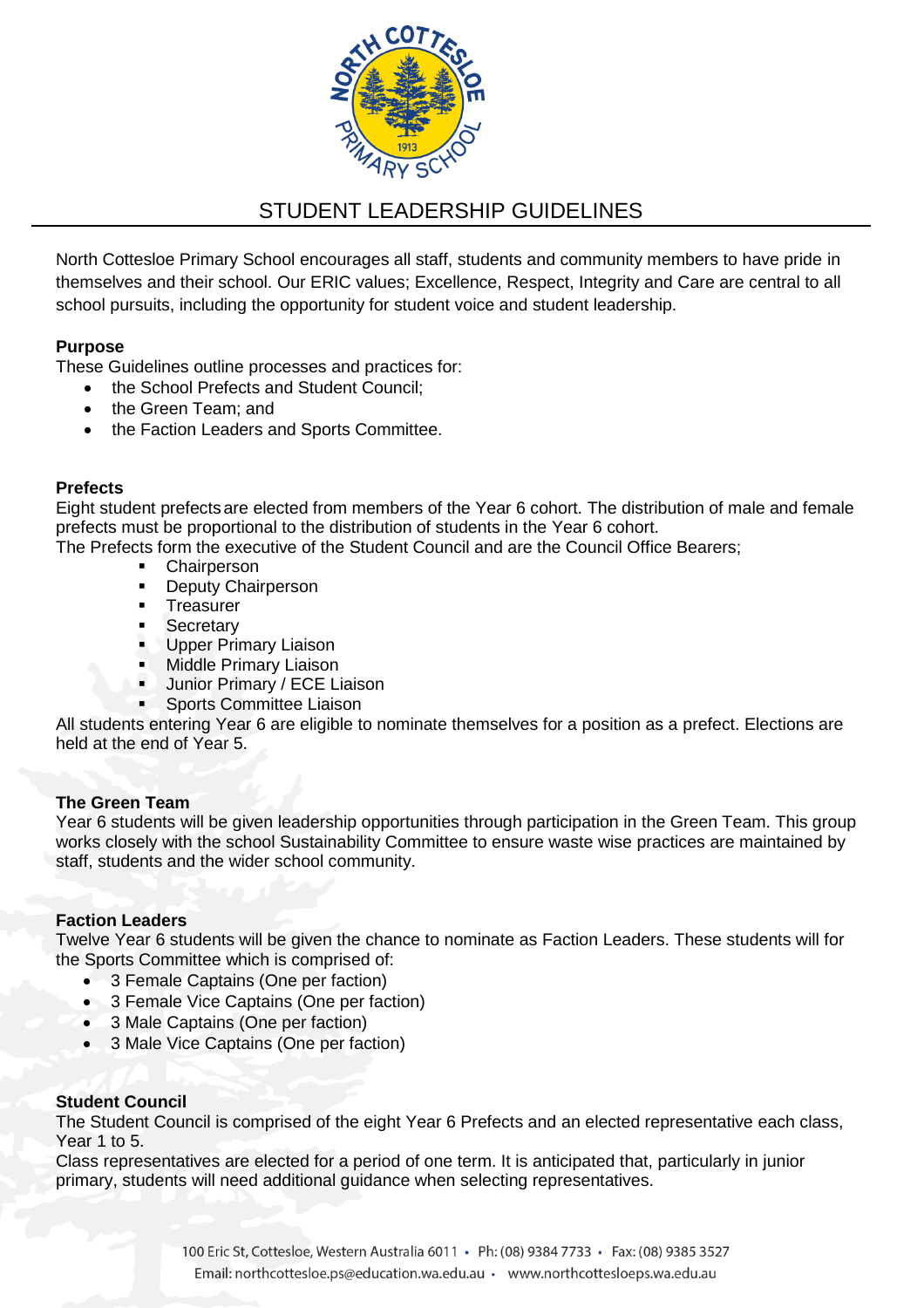

## **Student Leader elections**

*Year 6 Leaders*

Election to the positions of Prefect and Faction Captain will be during Term 4, with nominations coming from the Year 5 cohort. (the next year's Year 6 cohort.)

The successful students will hold the position for the entire school year.

The election of Year 6 leaders will be coordinated by a committee consisting of the Principal, the Deputy Principal and the Year 6 Teacher(s).

This committee is responsible for:

- the running of the Pre-Election Campaign speeches (Prefect positions only);
- the administration of the election process, including but not limited to the counting and recording of all votes;
- decision making required as a result of any unforeseen circumstances; and
- confidentiality of any decisions and the announcement of outcomes.

All Year 5 students may nominate for election as both a Prefect and a Faction Captain. If a student is successful in both election processes, they will be asked to choose which position they wish to accept.

Prefect nominees will be expected to utilise their own time to write and practise their campaign speech. Nominees may place campaign posters, of a positive nature, around the school facilities.

All students from Years 3 – 5 are eligible to vote for the Student Prefects and the Faction Captains, from their own faction.

## *Class Representatives*

The election of Class Representatives to the Student Council will take place in the first two weeks of term one and then the first week of each subsequent term. The running of the election is the responsibility of the classroom teacher. Following the election of the representative, the teacher will inform the school leadership of the outcome.

## **General considerations**

These Guidelines are subject to changing student cohorts and it is recommended that consideration be given to student numbers, class structures and processes during Term 4 of each year, prior to the running of the Student Leader elections, to ensure the structure outlined in the Guidelines is one that will best suit the abilities of the students and the needs of the school. The school may need to review these Guidelines and make changes as recommended by the school leadership to cater for the school's needs, according to student population.

## **Student leader roles and responsibilities**

At all times, student leaders are expected to be positive role models for all students and to represent our school in a positive way.

The Year 6 leaders will work with the school leadership to define the duties expected of each office bearer and to learn about meeting procedure and process. It will be an expectation that council and committee meetings are facilitated by the Year 6 leaders who will then report back to the school leadership about actions to be taken.